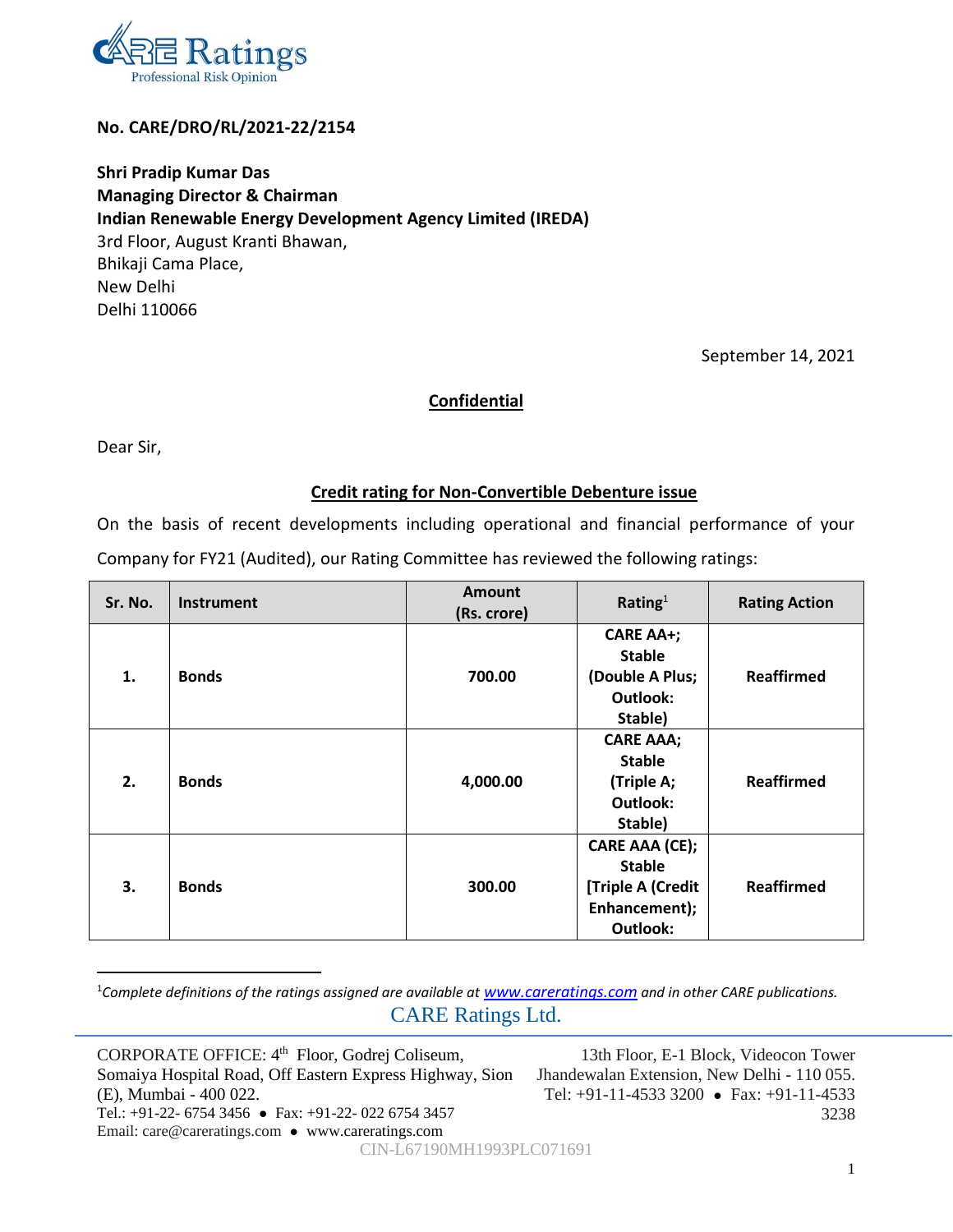

| Sr. No. | Instrument                  | <b>Amount</b><br>(Rs. crore) | Rating $1$        | <b>Rating Action</b> |  |
|---------|-----------------------------|------------------------------|-------------------|----------------------|--|
|         |                             |                              | Stable]           |                      |  |
| 4.      | <b>Bonds</b>                | 500.00                       | CARE AAA (CE);    | <b>Reaffirmed</b>    |  |
|         |                             |                              | <b>Stable</b>     |                      |  |
|         |                             |                              | [Triple A (Credit |                      |  |
|         |                             |                              | Enhancement);     |                      |  |
|         |                             |                              | Outlook:          |                      |  |
|         |                             |                              | Stable]           |                      |  |
|         | <b>Bonds</b>                | 757.65                       | CARE AAA (CE);    |                      |  |
|         |                             |                              | <b>Stable</b>     |                      |  |
|         |                             |                              | [Triple A (Credit |                      |  |
| 5.      |                             |                              | Enhancement);     | <b>Reaffirmed</b>    |  |
|         |                             |                              | Outlook:          |                      |  |
|         |                             |                              | Stable]           |                      |  |
|         | <b>Unsecured Reedemable</b> | 250.00                       | CARE AAA (CE);    | <b>Reaffirmed</b>    |  |
|         |                             |                              | <b>Stable</b>     |                      |  |
|         |                             |                              | [Triple A (Credit |                      |  |
| 6.      |                             |                              | Enhancement);     |                      |  |
|         |                             |                              | <b>Outlook:</b>   |                      |  |
|         |                             |                              | Stable]           |                      |  |
|         | <b>Total Instruments</b>    | 6,507.65                     |                   |                      |  |
|         |                             | (Rs. Six Thousand            |                   |                      |  |
|         |                             | <b>Five Hundred Seven</b>    |                   |                      |  |
|         |                             | <b>Crore and Sixty-Five</b>  |                   |                      |  |
|         |                             | Lakhs Only)                  |                   |                      |  |

- 2. The NCDs are repayable as per Annexure-1.
- 3. The above ratings for Bonds (Sr. No. 1) is based on the standalone credit profile of the company
- 4. The above ratings for Government of India fully serviced bonds (Sr. No.2) factors in the obligation of the government to repay the principal and the interest amount

# CARE Ratings Ltd.

CORPORATE OFFICE: 4<sup>th</sup> Floor, Godrej Coliseum, Somaiya Hospital Road, Off Eastern Express Highway, Sion (E), Mumbai - 400 022. Tel.: +91-22- 6754 3456 ⚫ Fax: +91-22- 022 6754 3457 Email: care@careratings.com ⚫ www.careratings.com 13th Floor, E-1 Block, Videocon Tower Jhandewalan Extension, New Delhi - 110 055. Tel: +91-11-4533 3200 ⚫ Fax: +91-11-4533 3238 CIN-L67190MH1993PLC071691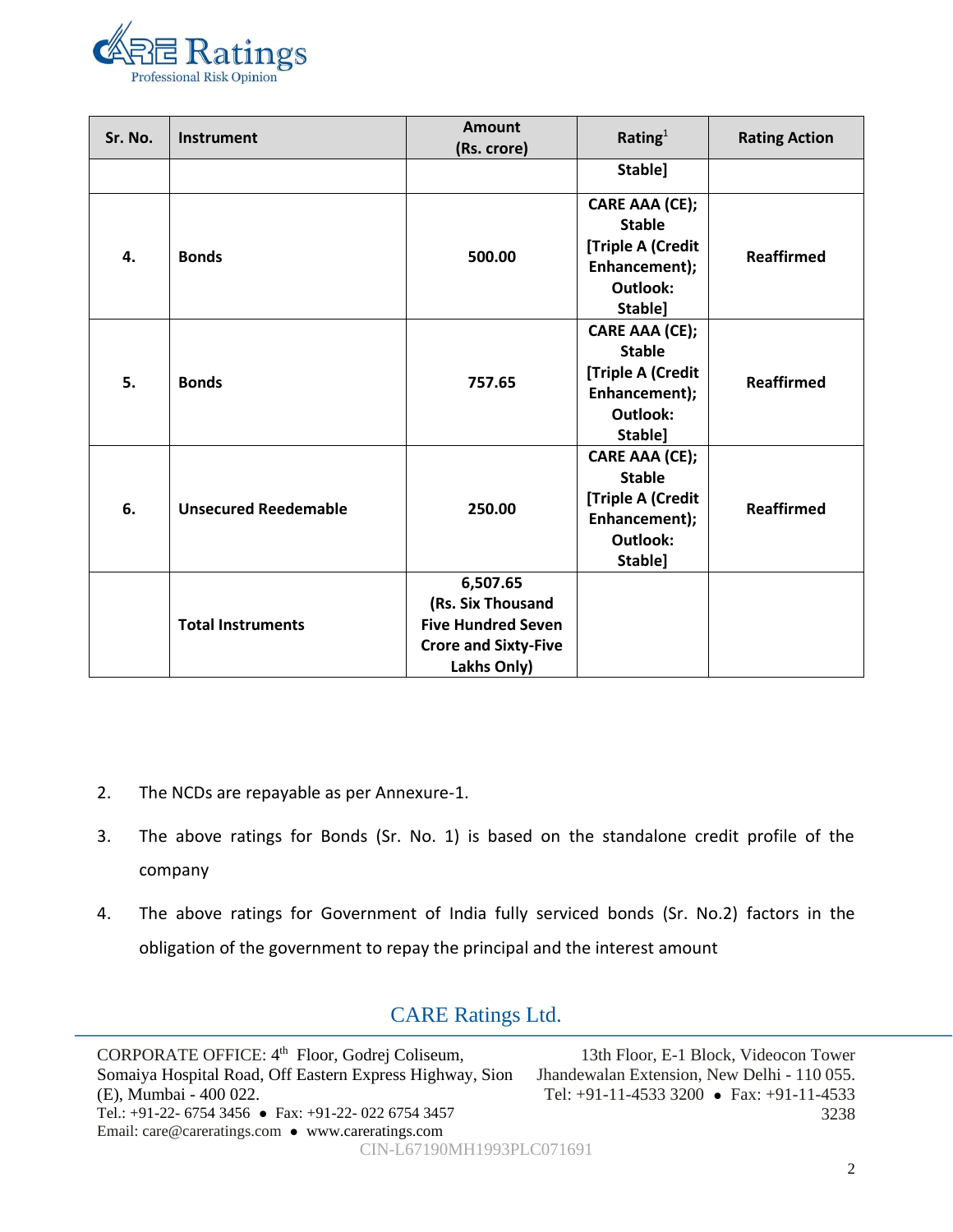

- 5. The above rating for Bonds (Sr. No. 3,4,5 & 6) is based on the credit enhancement in the form of Letter of Comfort from Ministry of New and Renewable Energy (MNRE)
- 6. The rationale for the rating will be communicated to you separately. A write-up (press release) on the above rating is proposed to be issued to the press shortly, a draft of which is enclosed for your perusal as **Annexure 2**. We request you to peruse the annexed document and offer your comments if any. We are doing this as a matter of courtesy to our clients and with a view to ensure that no factual inaccuracies have inadvertently crept in. Kindly revert as early as possible. In any case, if we do not hear from you by September 17, 2021, we will proceed on the basis that you have no any comments to offer.
- 7. CARE reserves the right to undertake a surveillance/review of the rating from time to time, based on circumstances warranting such review, subject to at least one such review/surveillance every year.
- 8. CARE reserves the right to revise/reaffirm/withdraw the rating assigned as also revise the outlook, as a result of periodic review/surveillance, based on any event or information which in the opinion of CARE warrants such an action. In the event of failure on the part of the entity to furnish such information, material or clarifications as may be required by CARE so as to enable it to carry out continuous monitoring of the rating of the bank facilities, CARE shall carry out the review on the basis of best available information throughout the life time of such bank facilities. In such cases the credit rating symbol shall be accompanied by "ISSUER NOT COOPERATING". CARE shall also be entitled to publicize/disseminate all the aforementioned rating actions in any manner considered appropriate by it, without reference to you.
- 9. Our ratings do not factor in any rating related trigger clauses as per the terms of the facility/instrument, which may involve acceleration of payments in case of rating downgrades.

# CARE Ratings Ltd.

CORPORATE OFFICE: 4<sup>th</sup> Floor, Godrej Coliseum, Somaiya Hospital Road, Off Eastern Express Highway, Sion (E), Mumbai - 400 022. Tel.: +91-22- 6754 3456 ⚫ Fax: +91-22- 022 6754 3457 Email: care@careratings.com ⚫ www.careratings.com 13th Floor, E-1 Block, Videocon Tower Jhandewalan Extension, New Delhi - 110 055. Tel: +91-11-4533 3200 ⚫ Fax: +91-11-4533 CIN-L67190MH1993PLC071691

3238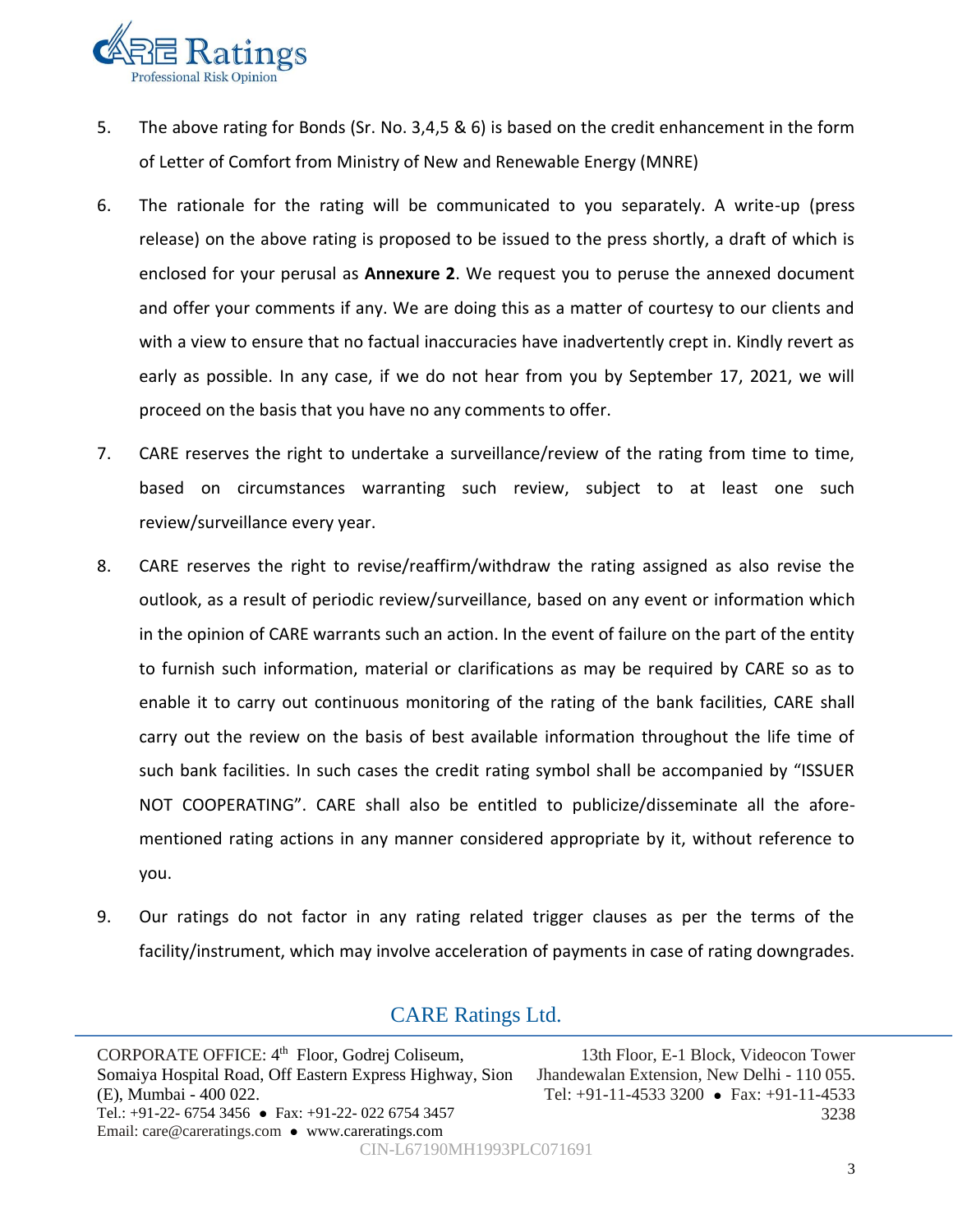

However, if any such clauses are introduced and if triggered, the ratings may see volatility and sharp downgrades.

- 10. Users of this rating may kindly refer our website www.careratings.com for latest update on the outstanding rating.
- 11. CARE ratings are not recommendations to buy, sell, or hold any securities.

If you need any clarification, you are welcome to approach us in this regard.

Thanking you,

Yours faithfully,

Gramm Dinh.

**Akshay Dilip Jeevnani Gaurav Dixit**  Analyst Director akshay.jeevnani@careratings.com gaurav.dixit@careratings.com

Encl.: As above

## CARE Ratings Ltd.

CORPORATE OFFICE: 4<sup>th</sup> Floor, Godrej Coliseum, Somaiya Hospital Road, Off Eastern Express Highway, Sion (E), Mumbai - 400 022. Tel.: +91-22- 6754 3456 ⚫ Fax: +91-22- 022 6754 3457 Email: care@careratings.com ⚫ www.careratings.com

13th Floor, E-1 Block, Videocon Tower Jhandewalan Extension, New Delhi - 110 055. Tel: +91-11-4533 3200 ⚫ Fax: +91-11-4533 3238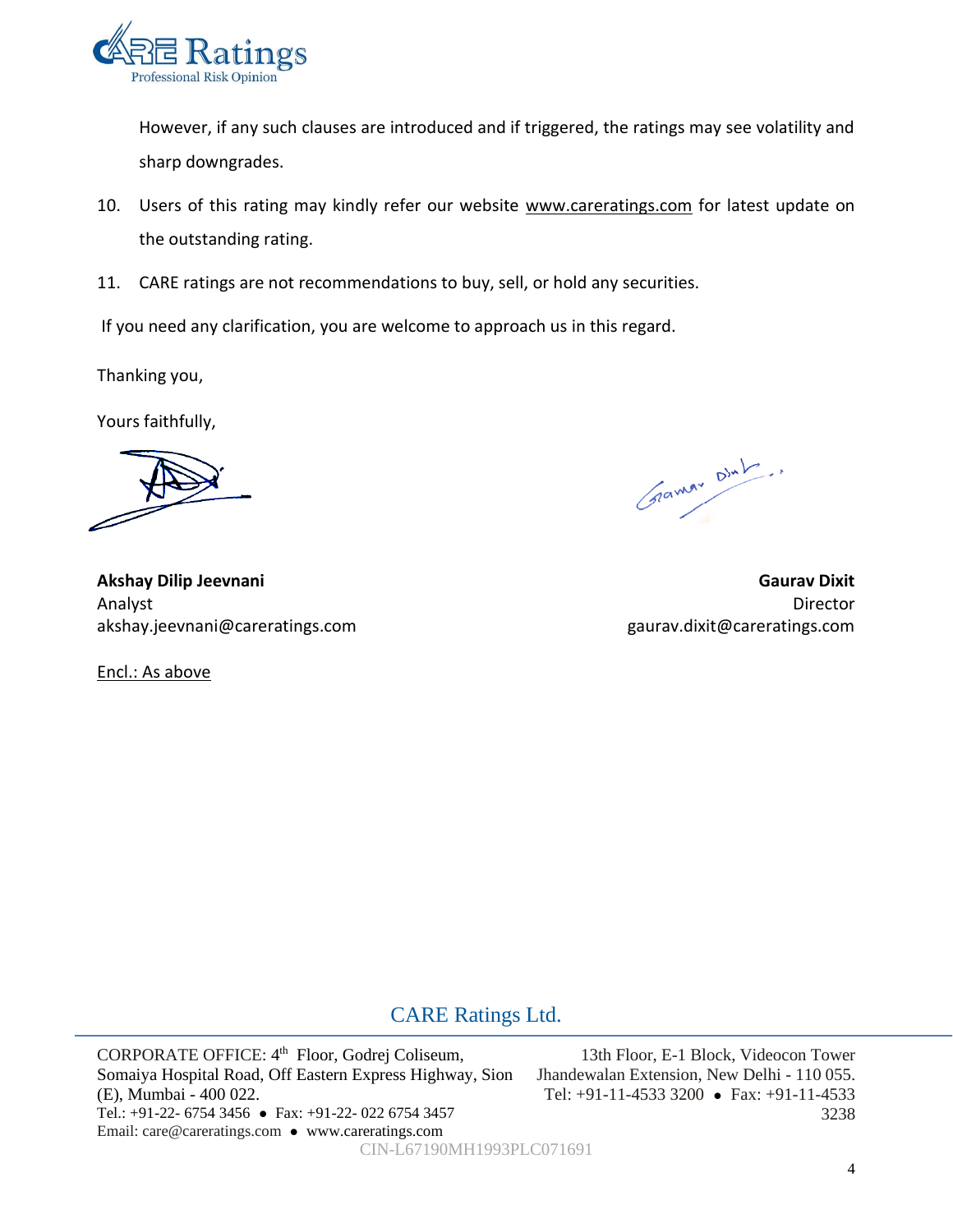

#### **Disclaimer**

CARE's ratings are opinions on the likelihood of timely payment of the obligations under the rated instrument and are not recommendations to sanction, renew, disburse or recall the concerned bank facilities or to buy, sell or hold any security. CARE's ratings do not convey suitability or price for the investor. CARE's ratings do not constitute an audit on the rated entity. CARE has based its ratings/outlooks on information obtained from sources believed by it to be accurate and reliable. CARE does not, however, guarantee the accuracy, adequacy or completeness of any information and is not responsible for any errors or omissions or for the results obtained from the use of such information. Most entities whose bank facilities/instruments are rated by CARE have paid a credit rating fee, based on the amount and type of bank facilities/instruments. CARE or its subsidiaries/associates may also have other commercial transactions with the entity. In case of partnership/proprietary concerns, the rating /outlook assigned by CARE is, inter-alia, based on the capital deployed by the partners/proprietor and the financial strength of the firm at present. The rating/outlook may undergo change in case of withdrawal of capital or the unsecured loans brought in by the partners/proprietor in addition to the financial performance and other relevant factors. CARE is not responsible for any errors and states that it has no financial liability whatsoever to the users of CARE's rating.

Our ratings do not factor in any rating related trigger clauses as per the terms of the facility/instrument, which may involve acceleration of payments in case of rating downgrades. However, if any such clauses are introduced and if triggered, the ratings may see volatility and sharp downgrades.

# CARE Ratings Ltd.

CORPORATE OFFICE: 4<sup>th</sup> Floor, Godrej Coliseum, Somaiya Hospital Road, Off Eastern Express Highway, Sion (E), Mumbai - 400 022. Tel.: +91-22- 6754 3456 ⚫ Fax: +91-22- 022 6754 3457 Email: care@careratings.com ⚫ www.careratings.com

13th Floor, E-1 Block, Videocon Tower Jhandewalan Extension, New Delhi - 110 055. Tel: +91-11-4533 3200 ⚫ Fax: +91-11-4533 3238